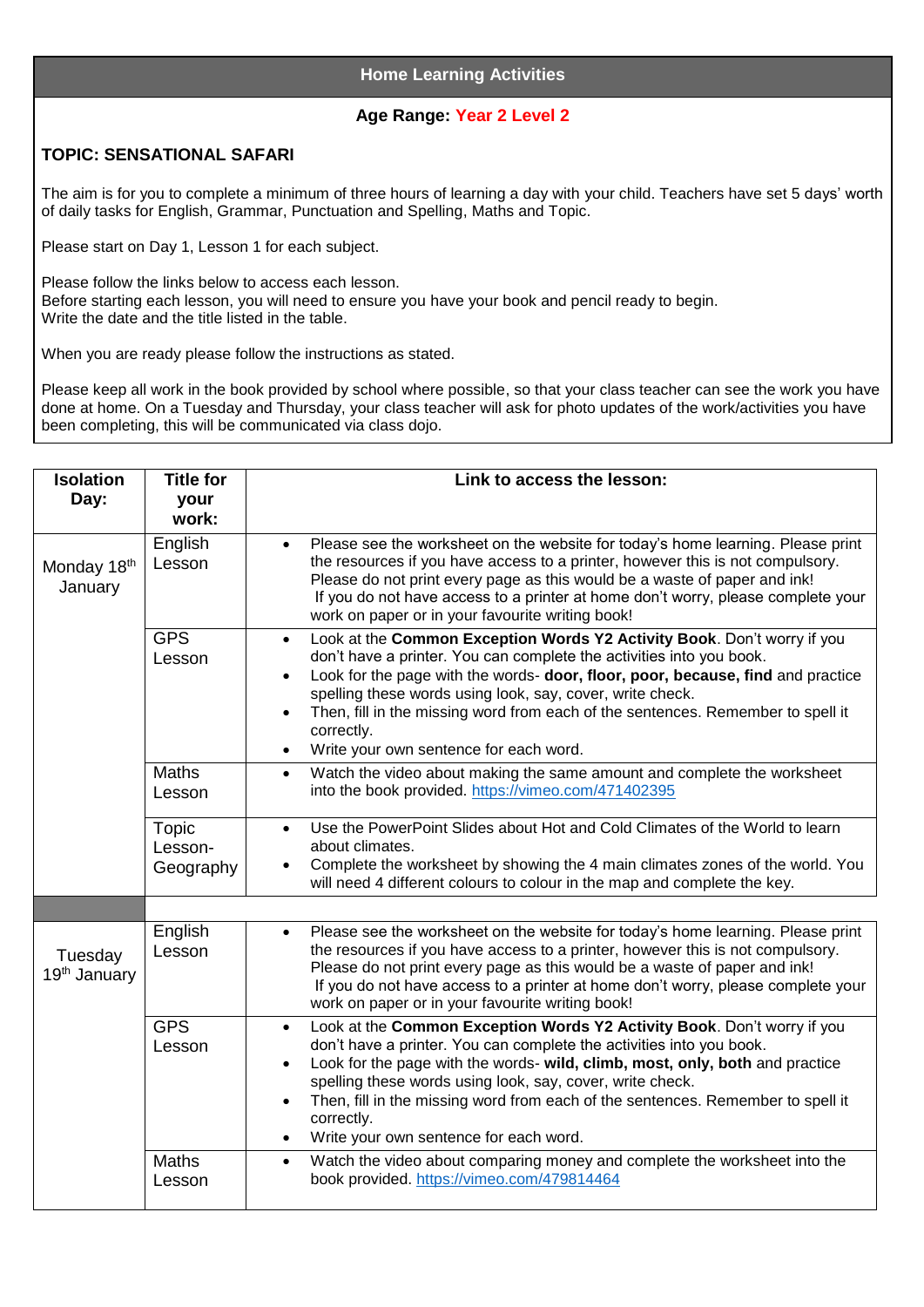|                                       | Topic<br>Lesson-<br><b>Music</b> | Have a go at the 'Body Percussion' Activity. See if you can make the sounds of<br>$\bullet$<br>rain, just like the rain from our story 'Lila and the Secret of Rain.'                                                                                                                                                                                                                                                                                                                            |
|---------------------------------------|----------------------------------|--------------------------------------------------------------------------------------------------------------------------------------------------------------------------------------------------------------------------------------------------------------------------------------------------------------------------------------------------------------------------------------------------------------------------------------------------------------------------------------------------|
|                                       |                                  |                                                                                                                                                                                                                                                                                                                                                                                                                                                                                                  |
| Wednesday<br>20 <sup>th</sup> January | English<br>Lesson                | Please see the worksheet on the website for today's home learning. Please print<br>$\bullet$<br>the resources if you have access to a printer, however this is not compulsory.<br>Please do not print every page as this would be a waste of paper and ink!<br>If you do not have access to a printer at home don't worry, please complete your<br>$\bullet$<br>work on paper or in your favourite writing book!                                                                                 |
|                                       | <b>GPS</b><br>Lesson             | Look at the Common Exception Words Y2 Activity Book. Don't worry if you<br>$\bullet$<br>don't have a printer. You can complete the activities into you book.<br>Look for the page with the words- old, cold, gold, hold, told and practice<br>$\bullet$<br>spelling these words using look, say, cover, write check.<br>Then, fill in the missing word from each of the sentences. Remember to spell it<br>$\bullet$<br>correctly.<br>Write your own sentence for each word.<br>$\bullet$        |
|                                       | <b>Maths</b><br>Lesson           | Watch the video about finding the total and complete the worksheet into the book<br>$\bullet$<br>provided. https://vimeo.com/479815623                                                                                                                                                                                                                                                                                                                                                           |
|                                       | Topic<br>Lesson-<br>Science      | Use the PowerPoint Slides about Life Cycles to learn about the life cycle of a<br>$\bullet$<br>plant.<br>Complete the worksheet by drawing or cutting and sticking the stages of the<br>plant life cycle and write down what happens at each stage.                                                                                                                                                                                                                                              |
|                                       |                                  |                                                                                                                                                                                                                                                                                                                                                                                                                                                                                                  |
| Thursday                              | English<br>Lesson                | $\bullet$                                                                                                                                                                                                                                                                                                                                                                                                                                                                                        |
| $21^{st}$<br>January                  | <b>GPS</b><br>Lesson             | Look at the Common Exception Words Y2 Activity Book. Don't worry if you<br>$\bullet$<br>don't have a printer. You can complete the activities into you book.<br>Look for the page with the words- every, great, break, steak, pretty and<br>$\bullet$<br>practice spelling these words using look, say, cover, write check.<br>Then, fill in the missing word from each of the sentences. Remember to spell it<br>$\bullet$<br>correctly.<br>Write your own sentence for each word.<br>$\bullet$ |
|                                       | Maths<br>Lesson                  | Watch the video about finding the difference and complete the worksheet into the<br>$\bullet$<br>book provided. https://vimeo.com/479816379                                                                                                                                                                                                                                                                                                                                                      |
|                                       | Topic<br>Lesson-<br><b>PSHE</b>  | Watch the video clip about feeling good at home with our family and how to<br>$\bullet$<br>handle our emotions. https://www.bbc.co.uk/bitesize/clips/zw676sg<br>Then have a think about some of the things that make you happy and complete<br>$\bullet$<br>the worksheet.                                                                                                                                                                                                                       |
| Friday 22 <sup>nd</sup><br>January    | English<br>Lesson                | Please see the worksheet on the website for today's home learning. Please print<br>$\bullet$<br>the resources if you have access to a printer, however this is not compulsory.<br>Please do not print every page as this would be a waste of paper and ink!<br>If you do not have access to a printer at home don't worry, please complete your<br>$\bullet$<br>work on paper or in your favourite writing book!                                                                                 |
|                                       | <b>GPS</b><br>Lesson             | Look at the Common Exception Words Y2 Activity Book. Don't worry if you<br>$\bullet$<br>don't have a printer. You can complete the activities into you book.<br>Look for the page with the words- beautiful, after, fast, last, past and practice<br>$\bullet$<br>spelling these words using look, say, cover, write check.<br>Then, fill in the missing word from each of the sentences. Remember to spell it<br>$\bullet$<br>correctly.<br>Write your own sentence for each word.<br>$\bullet$ |
|                                       | <b>Maths</b><br>Lesson           | Watch the video about finding change and complete the worksheet into the book<br>$\bullet$<br>provided. https://vimeo.com/479816820                                                                                                                                                                                                                                                                                                                                                              |
|                                       | Topic<br>Lesson-<br><b>RE</b>    | Read the information about the main beliefs of Islam.<br>$\bullet$<br>Have a go at answering the true or false quiz questions.<br>Read the information about the main beliefs of Islam.<br>$\bullet$                                                                                                                                                                                                                                                                                             |